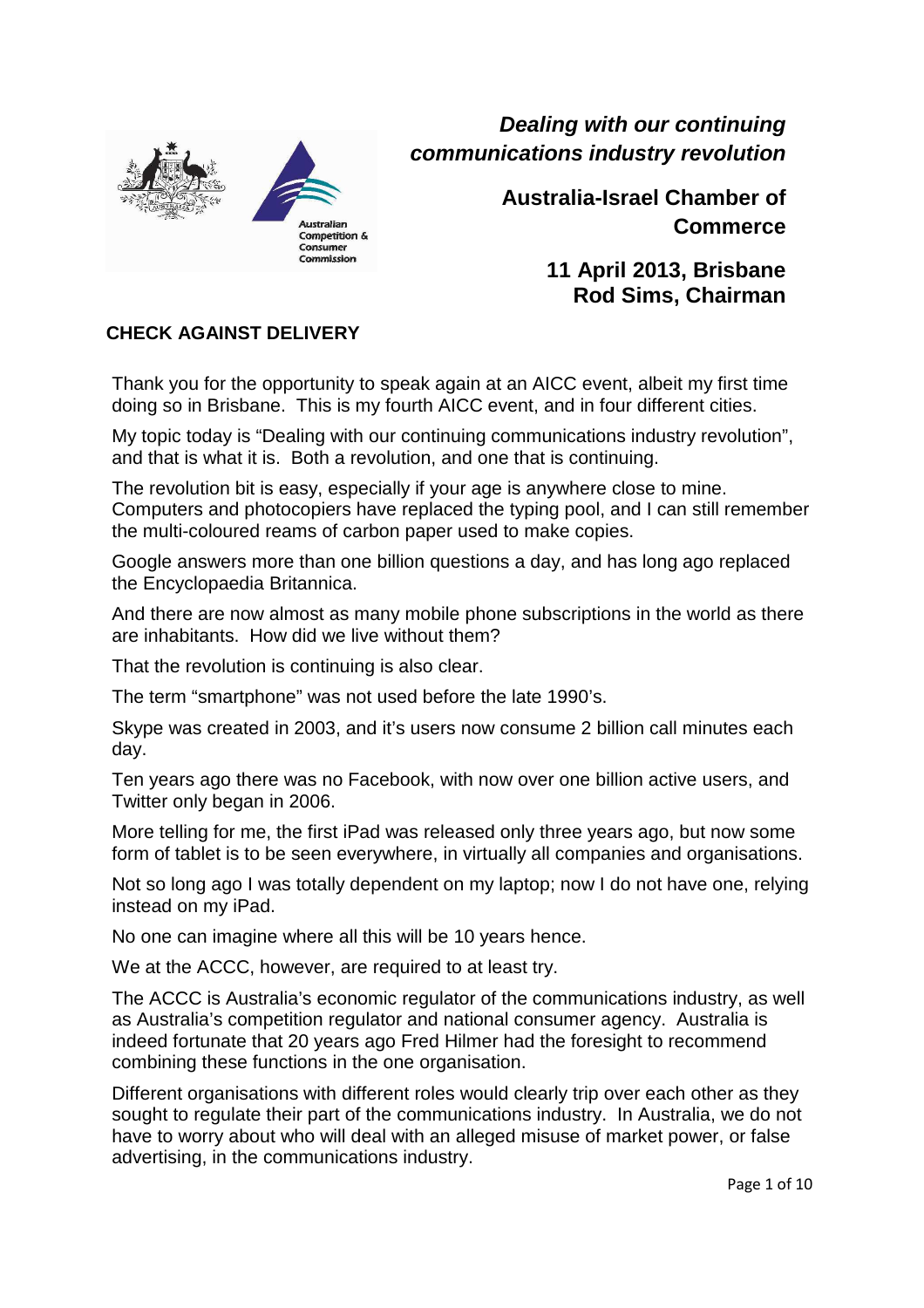Today I want to make the point that with the ACCC's various roles, as well as our current regulatory regime, we are well placed to deal with the many future issues that will flow from the continuing communications industry revolution. I will do this by making three points, as follows:

- First, we now have a strong telecommunications regulatory regime
- Second, with this we are well placed to regulate the NBN
- And third, the ACCC is closely monitoring the future of communications and the potential issues on the horizon

Before dealing with each of these topics I should add that it is pure coincidence that this speech follows a couple of days after the Coalition's NBN policy announcement.

I will not be commenting on any aspect of the Coalition's announcement as it is not appropriate for the ACCC to inject itself into this or any other hotly debated political issue.

# **1. Creating a strong telecommunications regulatory regime**

The communications industry could have looked so different from what we have today.

In the late 1980's there was only one domestic telecommunications provider, and it was government-owned.

Telecom provided voice services over its copper network.

The Overseas Telecommunications Commission (OTC) was the sole international player.

Those of us championing microeconomic reform back then had many successes with, for example, tariff reductions and reform in the electricity, aviation, rural water, road and rail sectors.

In telecommunications we lost some big debates as the Telecom unions, in particular, were very powerful.

The most important debate was trying to separate Telecom's copper network from its retail activities. We succeeded with structural separation in electricity, but lost in telecommunications.

Just imagine how different the communications industry would look today had we won that debate. Telstra would never have been vertically integrated and, I believe, our industry would be more competitive than it is today.

The second battle was over whether to fold OTC into Telecom, or whether it could form the basis of a new competitor. In a pivotal meeting in the Prime Minister's office in around 1990, which I was privileged to attend, it was decided to fold OTC into Telecom.

Even though two crucial debates were lost, an important concession was gained: a new licence was to be issued, which was won by Optus in 1991, and the new competitor was to have the benefit of favourable access terms to Telstra's network.

By 1997 there were two fixed line licences awarded, and three mobile licences.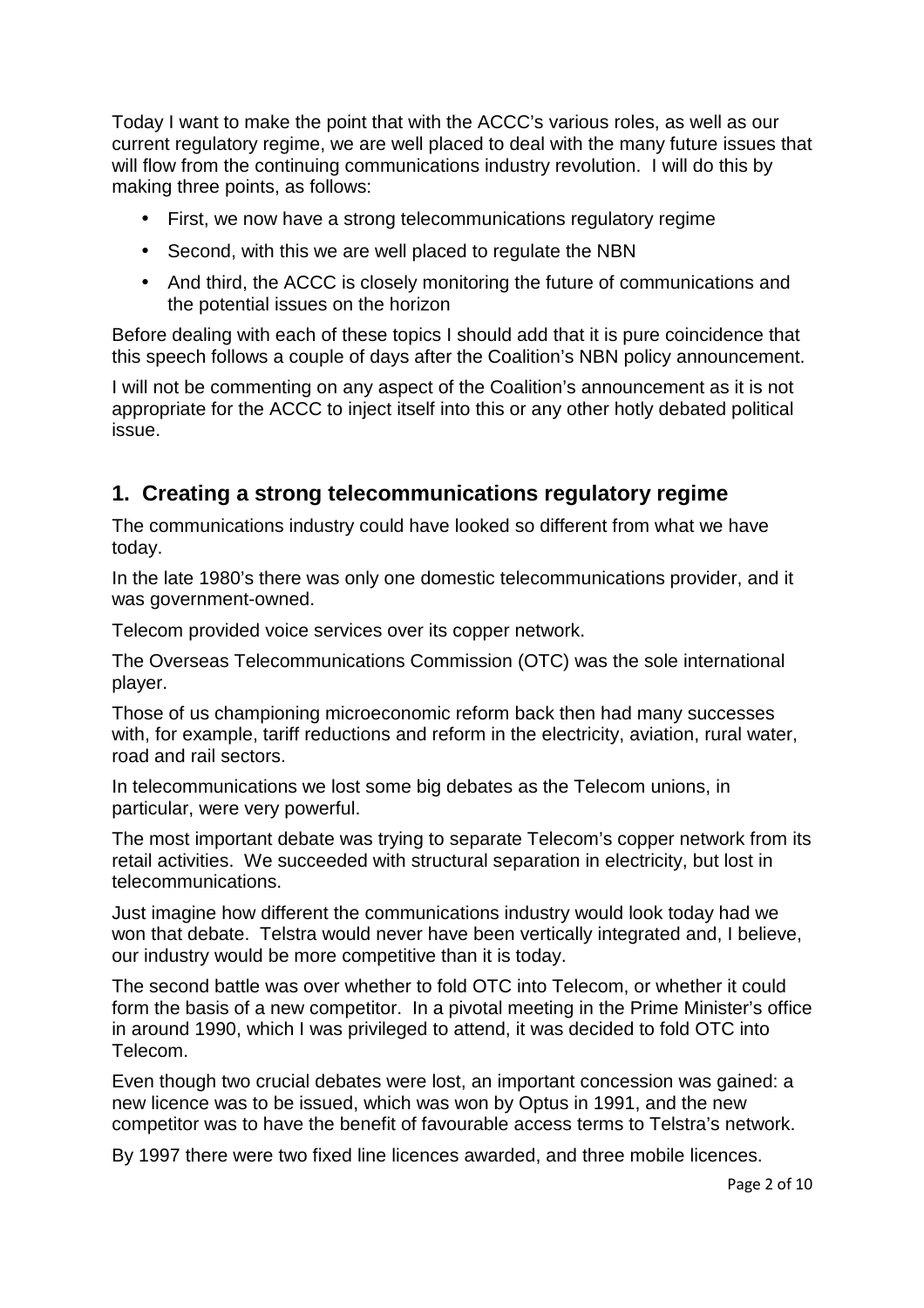In 1997 we moved from a licence system to open competition and industry specific access rules.

Substantial progress towards more competitive markets was made over the next decade, particularly via broadband competitors gaining access to the unbundled local loop; ie Telstra's copper. However, the access rules led to many court battles and much frustration as Telstra understandably fought to maintain its dominant position against the new competitors.

The then negotiate/ arbitrate regime, in the context of Telstra's vertical integration, meant negotiations could be unnecessarily protracted, and multiple arbitrations had to be undertaken for the ACCC to resolve essentially the same issue with a number of different access seekers.

Continuing debates over privatisation, unfortunately, made significant regulatory reform too difficult for many years.

A breakthrough occurred in 2009 when Australia finally moved to a strong, pro competitive access regime in telecommunications. In essence the ACCC now had the power both to declare various services reliant on Telstra's copper wire and to set the price of access for competitors in a single, upfront determination.

There was no more need for the delays, frustration and cost associated with the need to negotiate with a monopoly and then seek arbitration.

This breakthrough finally settled issues to do with the price of access. In our most recent decision under this new regime, to regulate Telstra's wholesale ADSL service, wholesale prices have fallen by approximately 15 percent.

Despite the frustrations, the access regime has seen significant competition introduced and large consumer benefit. For example, real prices for fixed-line and mobile services have approximately halved since 1997-8.

Competition has also spurred the introduction of new infrastructure and services. As but one example, back in 2006 it was companies like iinet and Internode that first developed ADSL2+, as Telstra was focused elsewhere.

Telstra, of course, then quickly followed, and consumers have reaped the benefits with faster connection speeds and more data allowances.

While these regulatory regime developments have finally dealt with access price issues, there remained the non price access issues. Competitors, of course, want the same connection and restoration times for their customers, for example, as customers of Telstra Retail enjoy.

After many attempts it was only with Telstra's Structural Separation Undertaking (SSU) of 2012 that effective non price equivalence and transparency measures were introduced. Telstra now has to self report any equivalence issues with its wholesale processes and service delivery. This has led to industry awareness of a number of systems issues that can see Telstra Retail advantaged over Telstra's wholesale customers.

Telstra is now working to address these problems, and it is fair to say that both the ACCC and Telstra's competitors can see that Telstra is taking its commitments seriously. Importantly, the ACCC is now much better placed to respond to any non price equivalence concerns.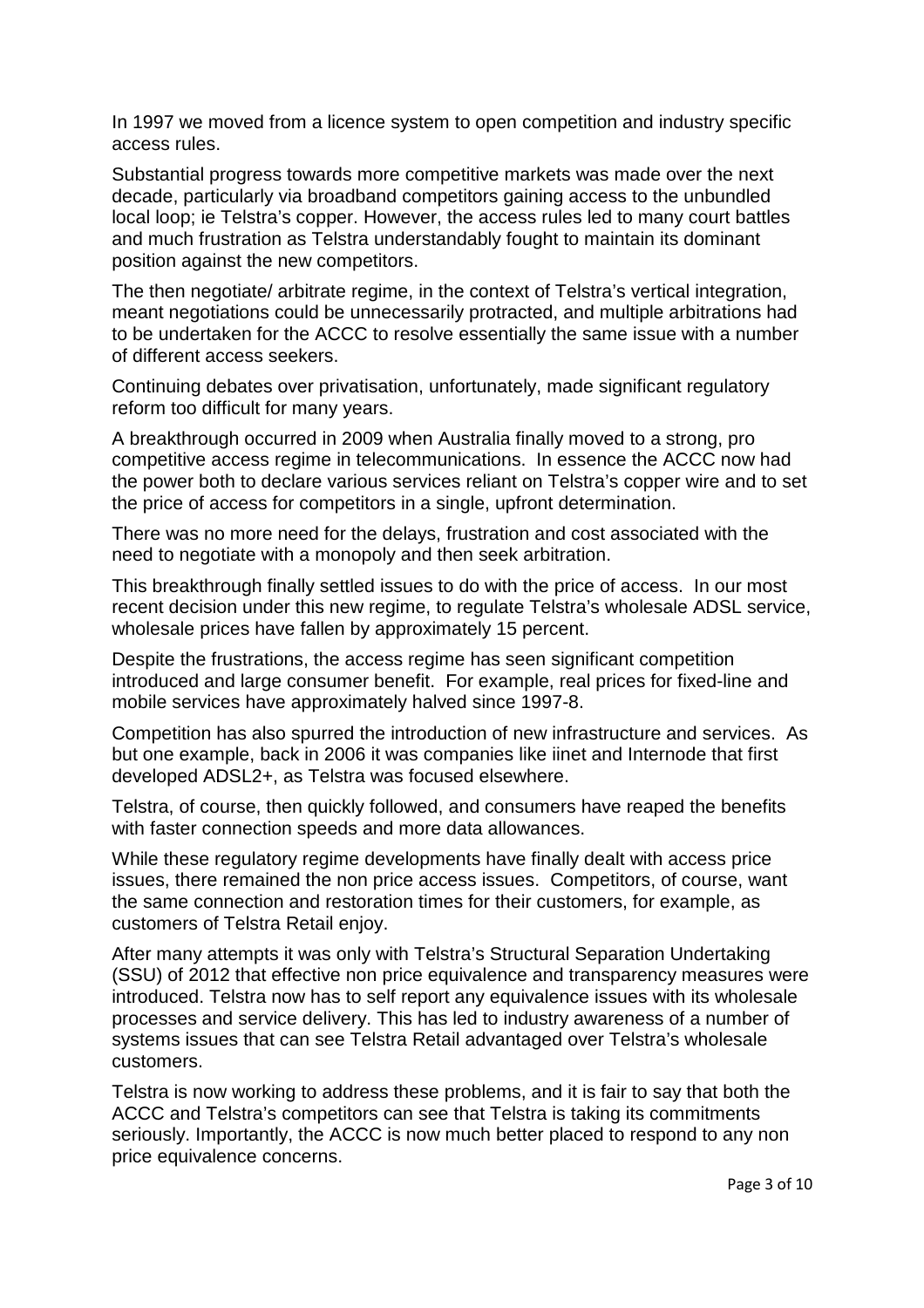The next major challenge in relation to the legacy copper network comes with our 2013 Fixed Services Review. This will determine if and for how long continuing regulation is needed for the services provided over Telstra's copper wire and, to the extent regulation is needed, whether the current wholesale prices still reflect the efficient costs of supplying these services.

There will be many major issues.

For example, Telstra is likely to argue that with the NBN rolling out, prices will need to rise as fewer services will be supplied over the same infrastructure.

Alternatively, competitors may argue that the values of Telstra's assets need to be reduced to reflect their increasing obsolescence.

Of course, the nature of this review, and the approach to the issues I just mentioned, could change considerably depending on the policy settings after the September election. The importance of the review will, however, not change.

The now strong regulatory regime we have for telecommunications sets Australia up well for the coming new high speed broadband services, to which I now turn.

### **2. Regulating the NBN**

In many ways the task of regulating the NBN is more straightforward than regulating Telstra's copper wire services.

Most of the problems I mentioned in the previous section arose because Telstra is vertically integrated: it both supplies the wholesale services and has every incentive to favour its own retail arm over its wholesale customers.

Regulating to overcome this incentive is inherently difficult, which is why the 2009 changes and the SSU were so important.

The NBN will be a wholesale only network, so regulation is less complicated.

But it will still be a monopoly, with the usual incentives of all monopolies to raise price or offer inadequate service quality.

And there is another key difference.

The NBN will be a new build. As such, the standard approaches to regulation are not readily applicable.

NBN Co cannot be allowed to spend as much as it wants on the new build, safe in the knowledge that it is guaranteed to earn a commercial return on whatever it invests.

We released our draft decision on NBN's Special Access Undertaking last week. We concluded that, while it had many good features, overall it was not acceptable in its current form.

The good news is that we now have the ability under the legislation to propose amendments, and have done so. In essence they ensure that the ACCC is able to provide an appropriate framework for the regulation of NBN Co's services.

Three of the suggested changes are worth highlighting.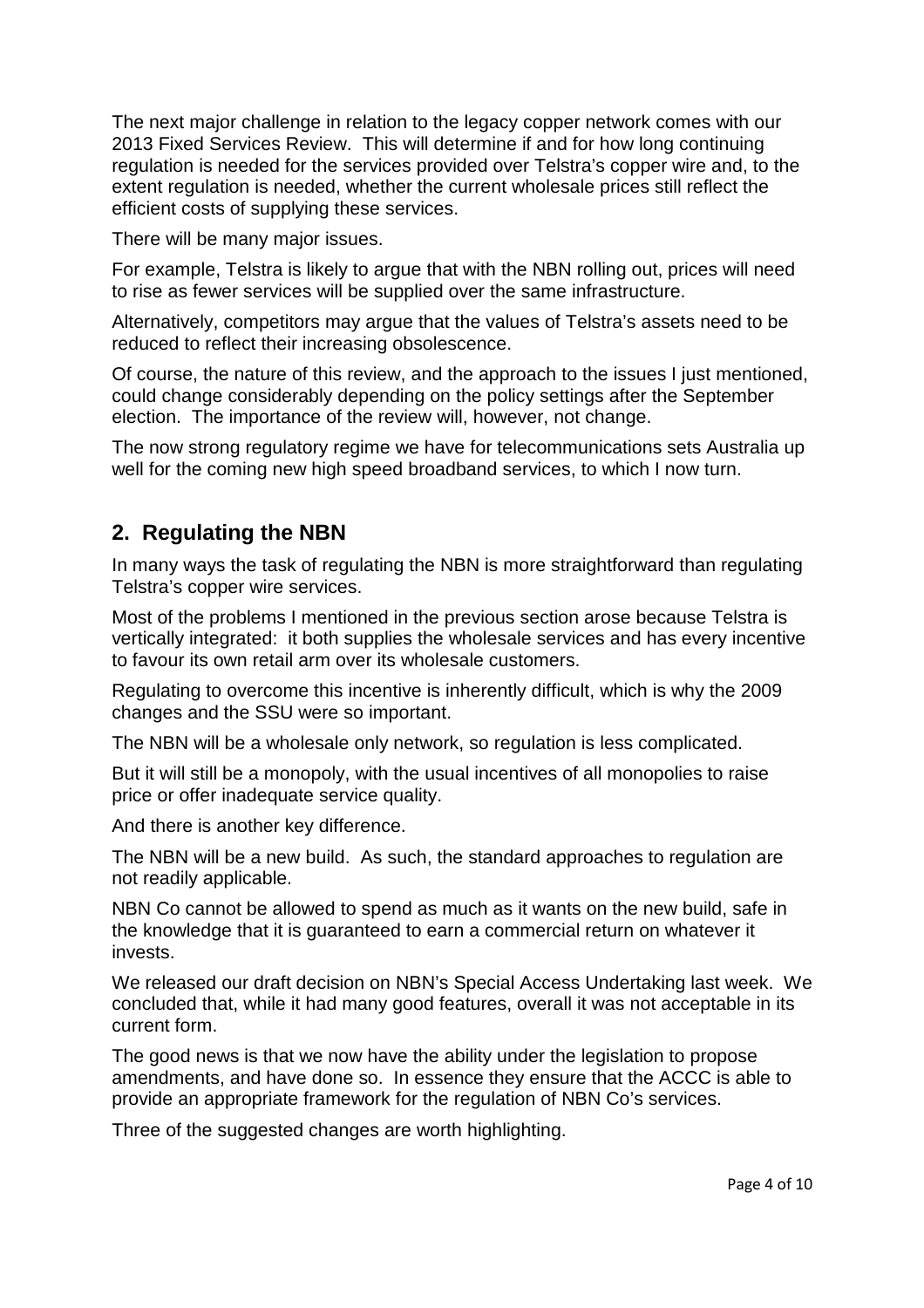First, amendments to clarify that the ACCC can have a role in overseeing the withdrawal of products and the introduction of new products and their prices, should the need arise, mainly to support an effective price cap regime.

Second, allowing for periodic price re-balancing, in a revenue neutral way, to ensure there is an appropriate balance between the fixed access and the usage charges. This can, for example, ensure the best use is made of the new high speed broadband investment.

Third, the removal from the SAU of a number of non-price terms so that they are not locked in for 27 years but can instead be set by negotiation between NBN Co and the access seekers.

If the ACCC's proposed changes are made, the SAU should deliver a framework for the regulation of NBN Co's services which:

- ensures consumer and business get services of broadly the quality they get today for broadly the price they get today; consumer and businesses would only pay more for services and/ or usage noticeably beyond what they get today;
- allows for vigorous retail competition;
- provides NBN Co with the opportunity, subject to efficient investment and adequate demand for its services, to earn a reasonable return on its investment (but no more);
- provides NBN Co with incentives not to be wasteful, but also to innovate and invest to offer improved services and capacity over time in response to customer demand;
- ensures that NBN Co and access seekers have incentives to commercially negotiate and agree non-price terms and conditions of access to NBN Co's services; and
- provide a suitable balance, between certainty on key principles and flexibility over detailed terms of access, over the SAU's proposed 27 year term.

There are two key messages in relation to last week's decision.

First, it is a well considered position and not to be treated as an ambit claim by either NBN Co or the access seekers. Submissions in response that are seen to take extreme positions in the hope that we will move some way towards them will not be effective. Submissions that seek to improve on or make our proposals more workable will be the most useful.

Second, we have now allowed the parties to negotiate the non price terms, such as service levels. We are available to determine matters if one party adopts an extreme position in the negotiation. But we are hoping that our availability to do this will mean extreme positions will not be taken, and the parties will now settle all of these issues between themselves.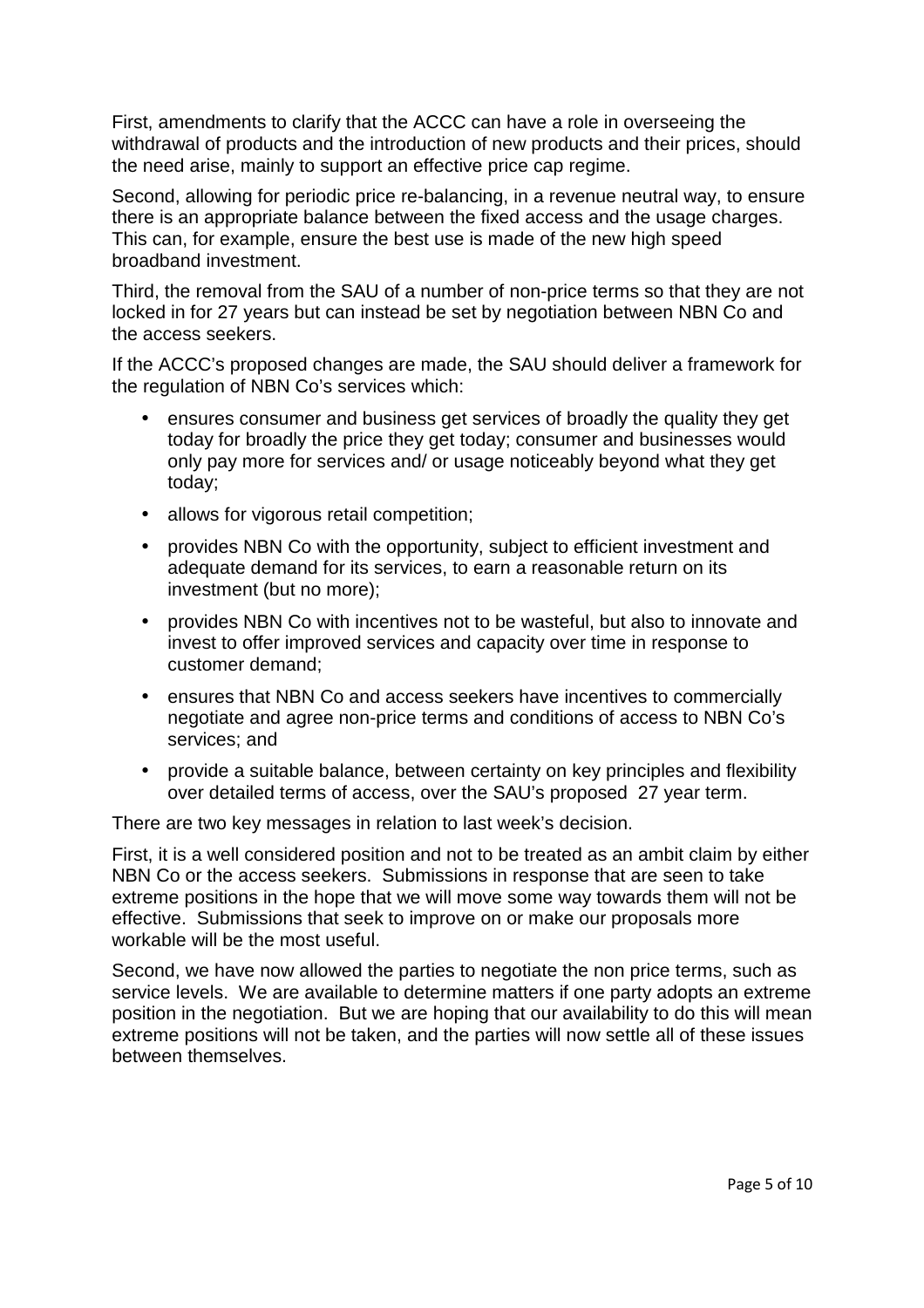# **3. The ACCC is closely monitoring the future of communications and the potential issues on the horizon**

As I said at the start, the communications revolution will continue. In another, say, 10 or 20 years the communications landscape will be just as unrecognisable as today is from earlier times.

As the economic regulator of communications we need constantly to scan the environment to identify future issues, and to weigh up whether or not to intervene.

It is a fine balance between giving markets sufficient time to work issues out, such as my earlier ADSL2+ investment example, but not so much time that markets fail.

Given the amazing dynamics of the communications market, however, the ACCC has a bias to waiting to make sure the market cannot address an issue before we consider intervention.

Today I will focus on four of the issues that will require our close attention:

- consumer issues with the NBN roll out
- competition issues that can flow from how internet service providers (or ISPs) manage congestion
- the issue of control of content, and
- as a catchall, how technology can affect other sectors in general and the role of the ACCC.

### **3.1 Consumer issues with the NBN roll out**

We are currently in the early stages of the largest single migration of infrastructure in the history of communications in Australia. There are inevitably going to be issues and complications.

For example, we expect more potential misrepresentations in relation to speed claims. Given the promise of the NBN, it will be tempting to many to oversell its performance.

Because the NBN will be a wholesale only network, however, the quality of services consumers receive will depend on both NBN Co and ISPs. A lack of performance can be due to either inadequate NBN investment or, possibly more likely, by an ISP not buying enough capacity from the NBN to support the product it is selling.

A key issue for the ACCC, therefore, will be monitoring the claims made both by NBN Co and the ISPs. Firms must be able to demonstrate that they have a reasonable basis for claiming that particular performance levels are achievable, and network owners and retailers need to have clear complaints handling processes in place to ensure consumers aren't shuffled between them.

Another issue related to the NBN is the continuing move towards Voice Over Internet Protocol (VoIP) technology. This is already a serious substitute for traditional phone services, with a 21 percent increase in users in 2011-12 taking the total to 4.3 million.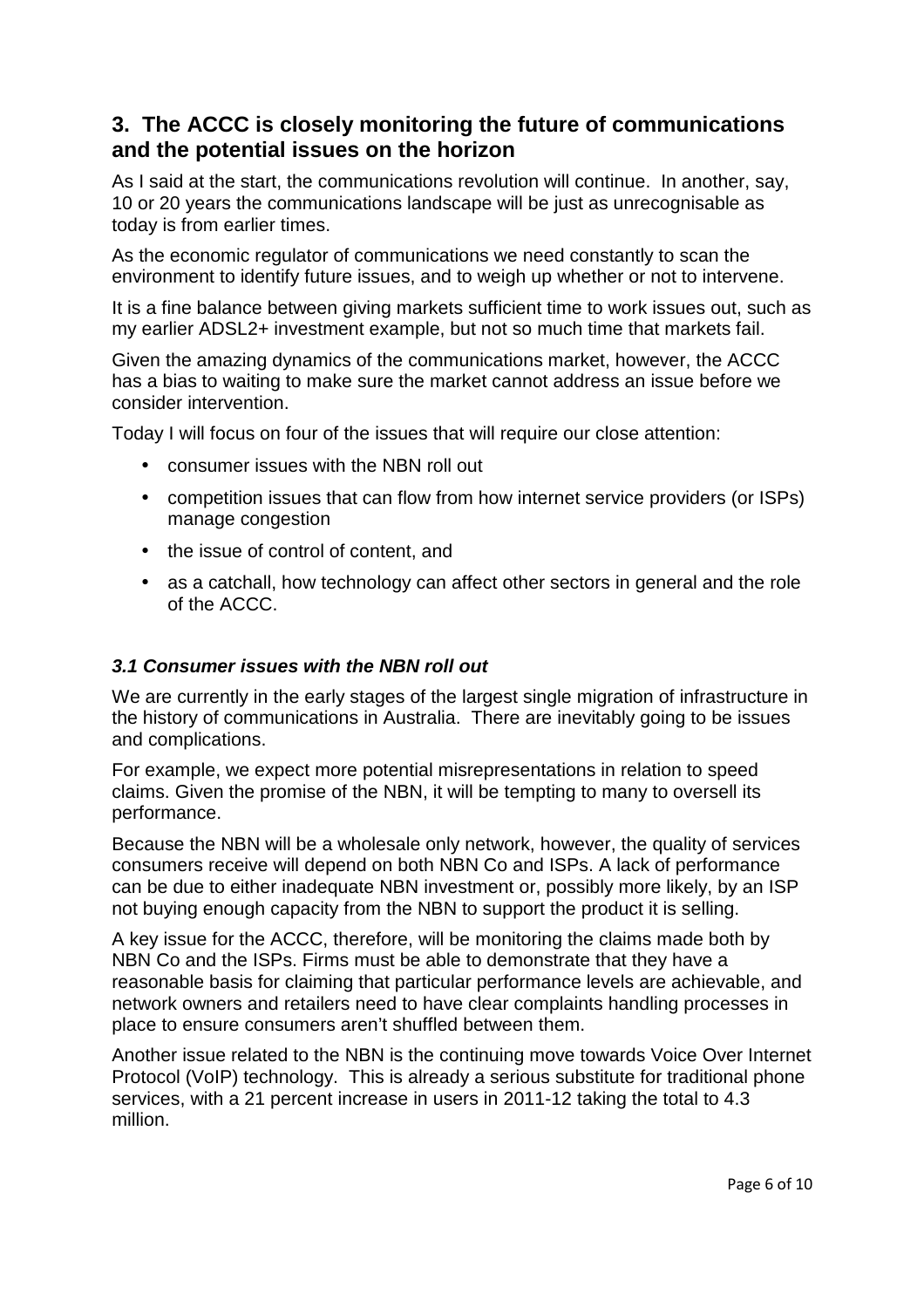In many ways this is a good news story for consumers, because since 2005 the prices have fallen for every component of the fixed line PSTN voice services provided by Telstra. However, the quality of IP telephony can differ from traditional voice services.

There will, of course, be high quality dedicated voice-only services offered on the NBN, and we would hope most consumers have few issues. ISPs will, however, offer a range of different voice products, and which may be of varying quality depending on whether dedicated priority or capacity is given to them.

The NBN is also likely to further encourage the growth of "over-the-top" services such as Skype and the recently announced Facebook voice application.

Consumers therefore need to understand that the quality of voice services they have long been used to may not be provided with all voice services offered on the NBN.

#### **3.2 Competition issues that can flow from how ISPs manage congestion**

Australians are consuming more audiovisual content (films, TV, video) than ever before, and providers are diversifying the ways in which they deliver the content depending on the type, scale and reach of the services they are providing.

In particular there is much more content being delivered by Internet Protocol (IP). For example, Foxtel is moving to IP with Foxtel Play and Foxtel Go; the ABC's iView allows catch up free-to-air TV; and TV manufacturers such as Samsung and Sony are providing internet enabled TVs.

Content delivery methods are increasingly creating opportunities for new market participants and prompting content providers, both traditional broadcasters and the established online players, to develop and diversify their existing services.

These developments have the potential to stimulate pro-competitive outcomes and increase consumer choice and quality of experience.

This additional content, however, requires capacity, which can cause network congestion.

Network operators are, therefore, increasingly adopting traffic management practices to manage the use of capacity on their networks. For some, this includes giving priority to time critical data such as voice services and lower priority to content generated by peer-to-peer programs.

The same technical capability that allows network operators to prioritise different categories of traffic, however, could potentially be used to disadvantage competing third party services, such as over-the-top (OTT) voice and messaging services, as has been observed overseas in Korea and the Netherlands.

Kate McKenzie from Telstra this week also called for an industry debate around the potential for network operators to manage traffic by modifying their pricing practices. She suggested charging consumers based on the quality and time of service they wish to receive rather than simply based on a download cap or data rate.

As a long time advocate of congestion pricing for a range of other infrastructure networks, I welcome this call.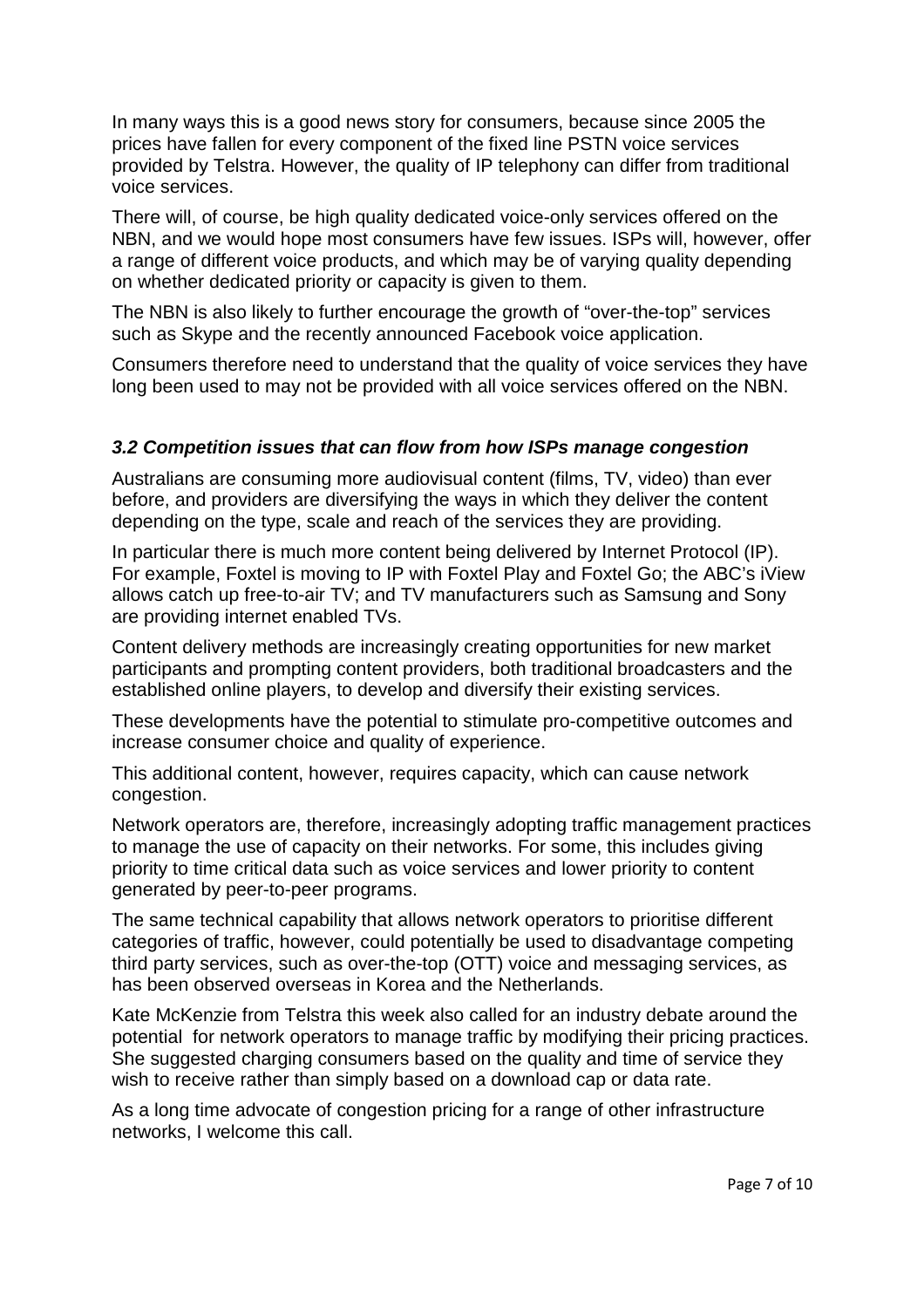Where traffic management practices are implemented, however, network providers should ensure that such practices are transparent and customers can easily understand the implications of these practices on the service they receive.

In addition, given the rate of change in these markets, and the potential for some players to use market power in one market to gain leverage in another, markets can tip toward anti-competitive structures and outcomes in a very short space of time. There is a risk that the current diversity of services and participants could quickly dissipate or consolidate.

So, while markets for the infrastructure and related services for content delivery appear, on the whole, to be operating effectively, we are watching a number of elements of these markets closely to see how they develop.

### **3.3 The issue of control of content**

It is widely recognised that issues connected to the control and acquisition of content have the potential to raise significant competition concerns. The ACCC remains very alive to those possibilities. We are aware that content markets are becoming more complex due to convergence, and rapid changes in content-related technologies, distribution models and services.

However, at this stage we do not believe more intervention is needed.

While issues connected to the control and acquisition of content have the potential to raise significant competition concerns, at this stage we are yet to see issues that cannot be addressed by current legislation.

There are many reasons to see how events unfold before deciding that more intervention is needed.

First, content preferences are changing. Movies are becoming so widely available that it may now be hard to capture enough on an exclusive basis even if someone wanted to

More profound shifts may come. I grew up at a time when the only real winter weekend entertainment was to go to the local football game. People today have complete choice of all sports worldwide and, of course, a massive amount of non sport content.

Trying to protect content exclusivity, and charging a premium for it, could see audiences drift elsewhere.

And, in any event, we have the anti siphoning rules, which play an important role in relation to some sport.

Second, we have recently seen a shift away from exclusivity of supply; for example, Telstra is now providing access to AFL and NRL content to all smartphones, regardless of the mobile service provider.

Third, the ultimate suppliers of content are not without influence. If the AFL or the NRL, for example, felt that various exclusive arrangements were hampering the reach of their games, they can take greater control of content distribution themselves.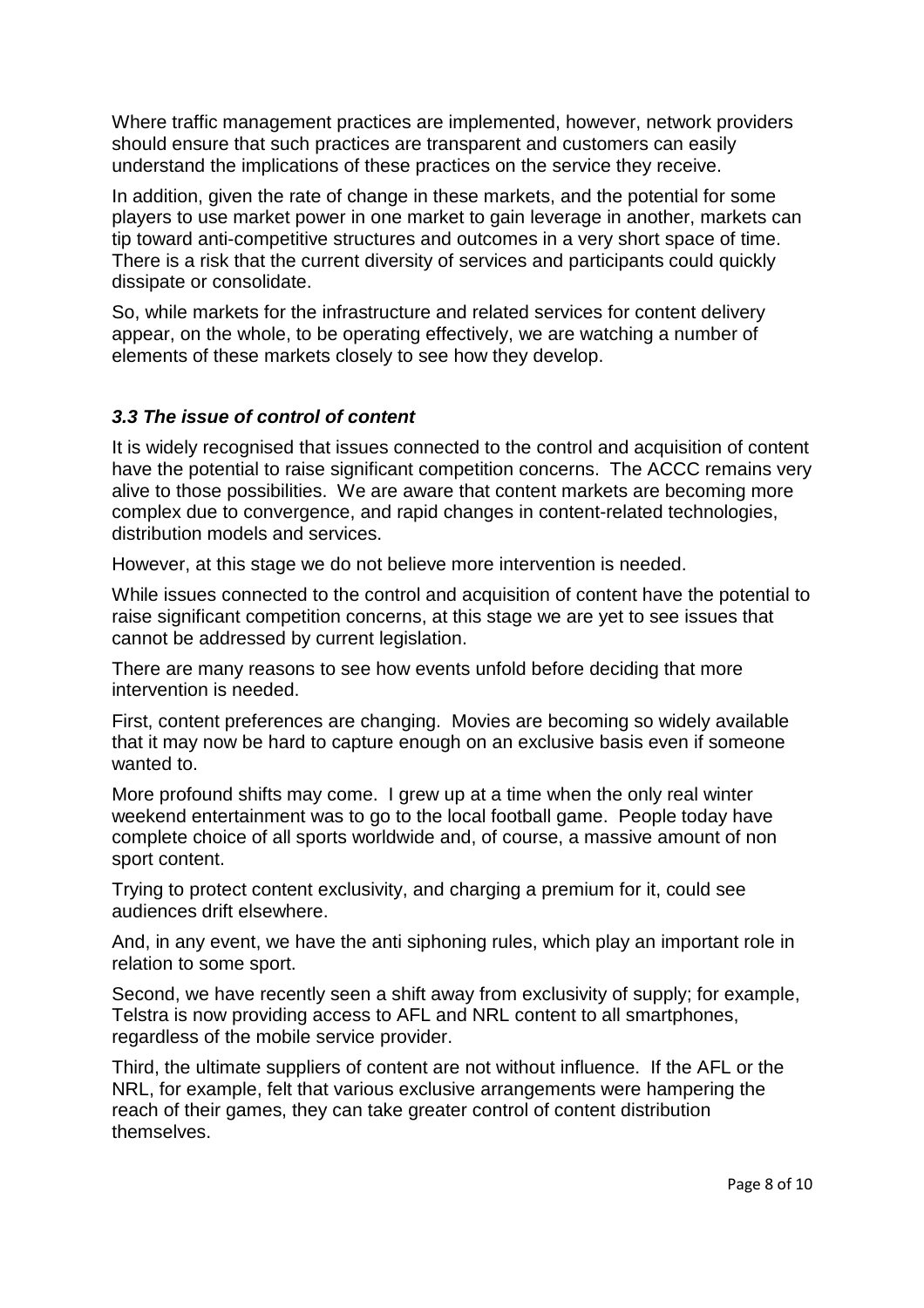Finally, delivery mechanisms and technology are changing so quickly that they can also threaten content exclusivity. The recent example of Optus with TV Now will not be the last, and the courts will not always be able to deal with fast moving technology.

Having said all the above the ACCC will continue to watch content exclusivity and its affect on competition in a range of markets extremely closely. We have our existing powers, and we will not hesitate to call for more if they are needed.

### **3.4 The effect of technology on other sectors of relevance to the ACCC**

It is an exciting or worrying time for many industries as technology revolutionises them, again and again, often in unpredictable ways.

It is worth reflecting briefly on some of these emerging technologies, the impacts they are having on other sectors, and the impacts they are having on some of the work of the ACCC.

The effect of the internet on the retail sector, for example, has been and continues to be profound. People can, for example, order clothes from overseas and have them delivered in days.

The effect on the media sector generally is likely to have been most far-reaching. While older people want newspapers, younger people see them as out of date by the time they receive them, and they cannot understand why anyone would want an information source without links.

Most people I know gain daily RSS feeds that bring them their preferred content from all over the world. This is a challenge to TV, radio and newspapers.

And as I mentioned before, the market for internet protocol TV (or IPTV) in Australia continues to develop and continues to be one of the big unknowns. Overseas, subscription on-demand services such as Netflix and Hulu continue to grow significantly; however we are still yet to see significant adoption of similar services in Australia. With increases in speed and the ubiquity of broadband technology, there may be further market entry and expansion of these services to meet consumer demand.

We at the ACCC watch all this closely as it can affect our merger assessments, our enforcement activity and our regulatory role generally.

The ACCC has identified the online economy as a key priority in terms of its enforcement functions. It poses two of the biggest competition and consumer challenges in a generation:

- 1. Ensuring consumers enjoy the same protections in the digital and online economy as they do elsewhere.
- 2. Ensuring fair competition in the digital and online economy between new and innovative competitors and incumbents.

For example, we are examining whether certain current bricks and mortar firms are seeking to prevent online competition in ways that breach the Competition and Consumer Act.